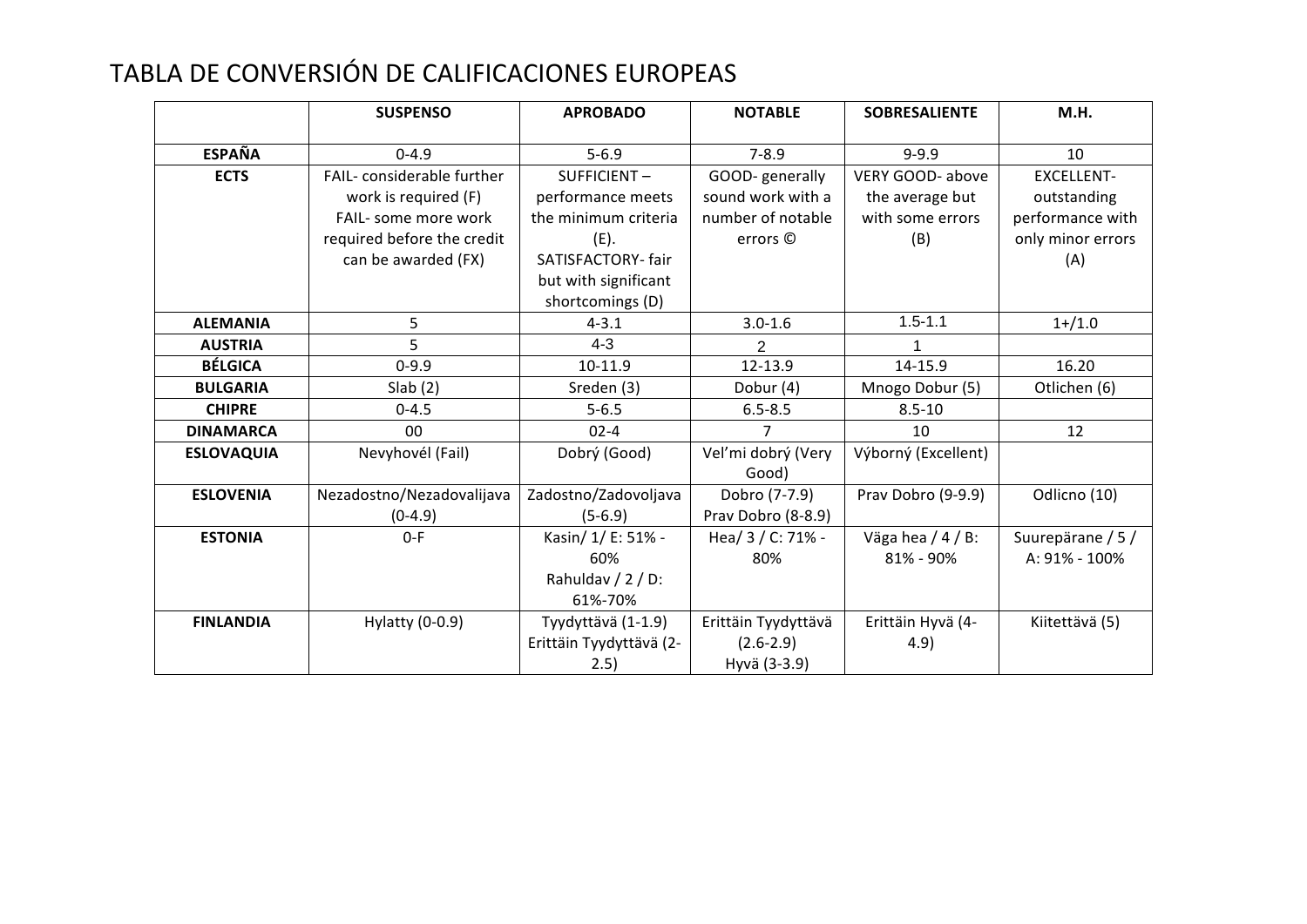## TABLA DE CONVERSIÓN DE CALIFICACIONES EUROPEAS

| <b>FRANCIA</b>         | $0 - 9.9$               | 10-11.9                                                                  | 12-13.9                                   | 14-15.9                  | $16 - 20$   |
|------------------------|-------------------------|--------------------------------------------------------------------------|-------------------------------------------|--------------------------|-------------|
| <b>GRECIA</b>          | $0 - 4.5$               | $5 - 6.5$                                                                | $6.5 - 8$                                 | $8.1 - 10$               |             |
| <b>HUNGRÍA</b>         | Elégtelen (1-1.9)       | Elégséges (2-2.9)                                                        | Közepes (3-3.9)                           | Jó (4-4.9)               | Jeles (5)   |
| <b>IRLANDA</b>         | $0 - 39$                | 40-49                                                                    | 50-59                                     | 60-75                    | 75-80       |
| <b>ISLANDIA</b>        | $0 - 4.99$              | $5 - 5.99$                                                               | $6 - 7.24$                                | 7.25-9.99                | 10          |
| <b>ITALIA</b>          | Respinto 0-17           | Sufficiente 18-23                                                        | Abbastansu buono<br>$24 - 26$<br>Buono 27 | Buono 28 29-30           | 30 e lode   |
| <b>LETONIA</b>         | Neapmierinosi 0-3.9     | Gandriz Viduveji (4-<br>4.9)<br>Viduveji (5-5.9)<br>Gandriz Labi (6-6.9) | Labi (7-7.9)<br>Loti Labi (8-8.9)         | Teicami (9-9.9)          | Izcili (10) |
| <b>LITUANIA</b>        | $1 - 4.9$               | $5 - 6.9$                                                                | $7 - 8.9$                                 | $9 - 9.9$                | 10          |
| <b>LUXEMBURGO</b>      | $0 - 9.9$               | 10-13.9                                                                  | 14-15.9                                   | 16-18.9                  | 19-20       |
| <b>MALTA</b>           | F                       | $D+ -C$                                                                  | $C + -B$                                  | $B+ -A$                  | $A+$        |
| <b>NORUEGA</b>         | $6 - 4.1$               | $4 - 2.9$                                                                | $2.8 - 1.7$                               | $1.6 - 1.1$              | 1.0         |
| <b>PAISES BAJOS</b>    | $0 - 5.5$               | $5.6 - 6.9$                                                              | $7 - 7.9$                                 | $8 - 9.9$                | 10          |
| <b>POLONIA</b>         | Niedostateczny (0-2)    | Dostateczny (2.1-3)                                                      | Dobry (3.1-4)                             | Bardzo Dobry (4.1-<br>5) |             |
| <b>PORTUGAL</b>        | $0 - 9.9$               | 10-13.9                                                                  | 14-16.9                                   | 17-18.9                  | 19-20       |
| <b>REINO UNIDO</b>     | $0 - 39$                | 40-49                                                                    | $50 - 59$                                 | 60-75                    | 75-100      |
| <b>REPUBLICA CHECA</b> | Nevyhovél (4)           | Dobre (3)                                                                | Veľmi Dobre (2)                           | Výborne (1)              |             |
| <b>RUMANÍA</b>         | $0 - 4.9$               | $5 - 6.9$                                                                | $7 - 8.9$                                 | $9 - 9.9$                | 10          |
| <b>SUECIA</b>          | F/U                     | G                                                                        | $G+$                                      | $VG-VG+$                 | $VG++$      |
| <b>SUIZA</b>           | $0-4/0-3.9$             | $5/4 - 4.4$                                                              | $6/4.5 - 5.4$                             | $7-9/5.5-5.9$            | 10/6        |
| <b>TURQUÍA</b>         | Noksan/Pek Noksan (1-4) | Orta (5-6)                                                               | lyi (7-8)                                 | Pek iyi (9-10)           |             |
|                        |                         |                                                                          |                                           |                          |             |